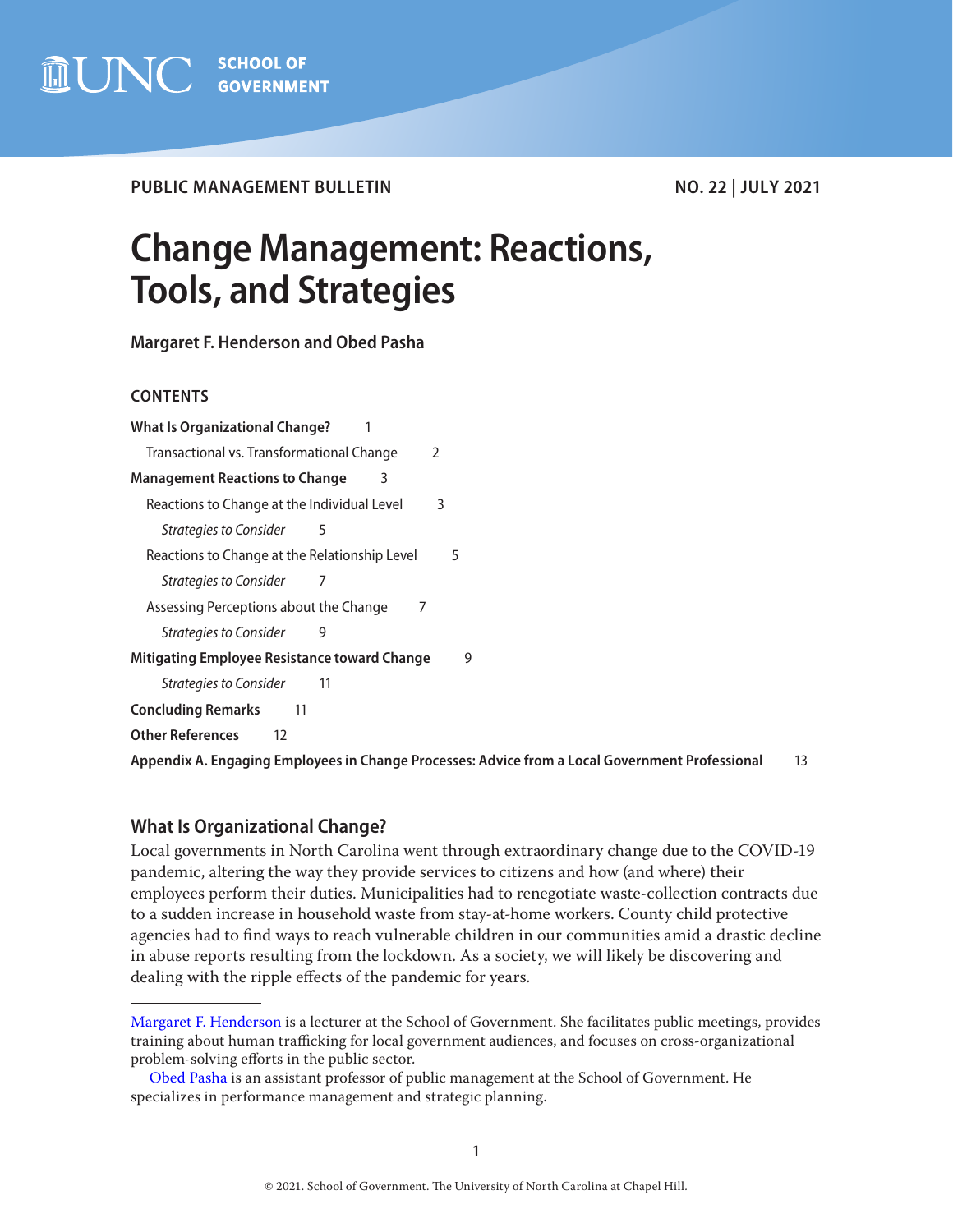<span id="page-1-0"></span>Managing change is never easy, especially when that change is transformational. The goals of this bulletin are to help local public managers make sense of the change process, to teach them to reflect on what they have learned, and to recommend strategies to assist these managers—and others—in dealing with the shared human reactions to transitions of any kind.

#### **Transactional vs. Transformational Change**

In general, change within organizations can be placed into two broad categories: transactional and transformative. *Transactional change* refers to small or incremental changes that are made over time that do not fundamentally alter an organization's structure or process. Transactional change usually occurs from an interaction between politics, power relationships, and organizational culture. With this kind of change, no stakeholder can unilaterally sway the system one way or the other. Public managers might identify piecemeal tweaks in their systems or updated decisions based on clarifying information as transactional changes. *Transformational changes* have been described as sudden shifts in the system that cause fundamental departures from the past in organizational services and processes.<sup>1</sup> Broadly speaking, external forces and drastic changes in an organization's environment drive transformational changes. Events such as a breakdown in political consensus, power shifts toward a group previously considered an outlier, or public mobilization in support of or against an organization can bring about such drastic change. The Flint, Michigan, water crisis, for example, brought sudden and overwhelming attention to that system failure, forcing local and state governments in Michigan to make transformative changes. Similarly, Black Lives Matter protests in the summer of 2020 and the COVID pandemic have caused local governments to re-think and redesign their services and strategies. Other recent examples of unprecedented circumstances generating transformative change include the Australian wildfires of 2020 and the freezing weather that caused the Texas power grid to fail in 2021.

Table 1 notes a few examples of transactional and transformational changes.

| <b>Transactional Change</b>                                                                                                                                                                                  | <b>Transformational Change</b>                                                                                                                                                                                     |
|--------------------------------------------------------------------------------------------------------------------------------------------------------------------------------------------------------------|--------------------------------------------------------------------------------------------------------------------------------------------------------------------------------------------------------------------|
| A municipality reroutes downtown traffic flow and<br>redesigns parking options.                                                                                                                              | A municipality redesigns two primary downtown blocks<br>as pedestrian-only and creates new options for public<br>transit into the area.                                                                            |
| A county sets aside a certain amount of money every year<br>to fund the work of community nonprofits. The intention<br>is to support community organizations that provide an<br>array of important services. | A county creates an RFP process that seeks proposals that<br>support its strategic goals. The intention is to contract<br>with any service provider that can generate the targeted<br>outcomes.                    |
| A municipality's recreation department alters the activities<br>provided at key facilities.                                                                                                                  | A municipality's recreation, public health, and planning<br>departments partner to reconsider how and where<br>residents might best engage in healthy recreational<br>activities, both individually and in groups. |

#### **Table 1. Examples of Transactional and Transformational Changes**

Transactional and transformational changes represent two extremes on a scale. Only rarely can changes be placed into both the transactional and transformational categories.

<sup>1.</sup> Frank R. Baumgartner, Bryan D. Jones, and Peter B. Mortensen, "Punctuated Equilibrium Theory: Explaining Stability and Change in Public Policymaking," *Theories of the Policy Process* 8 (2014): 59–103.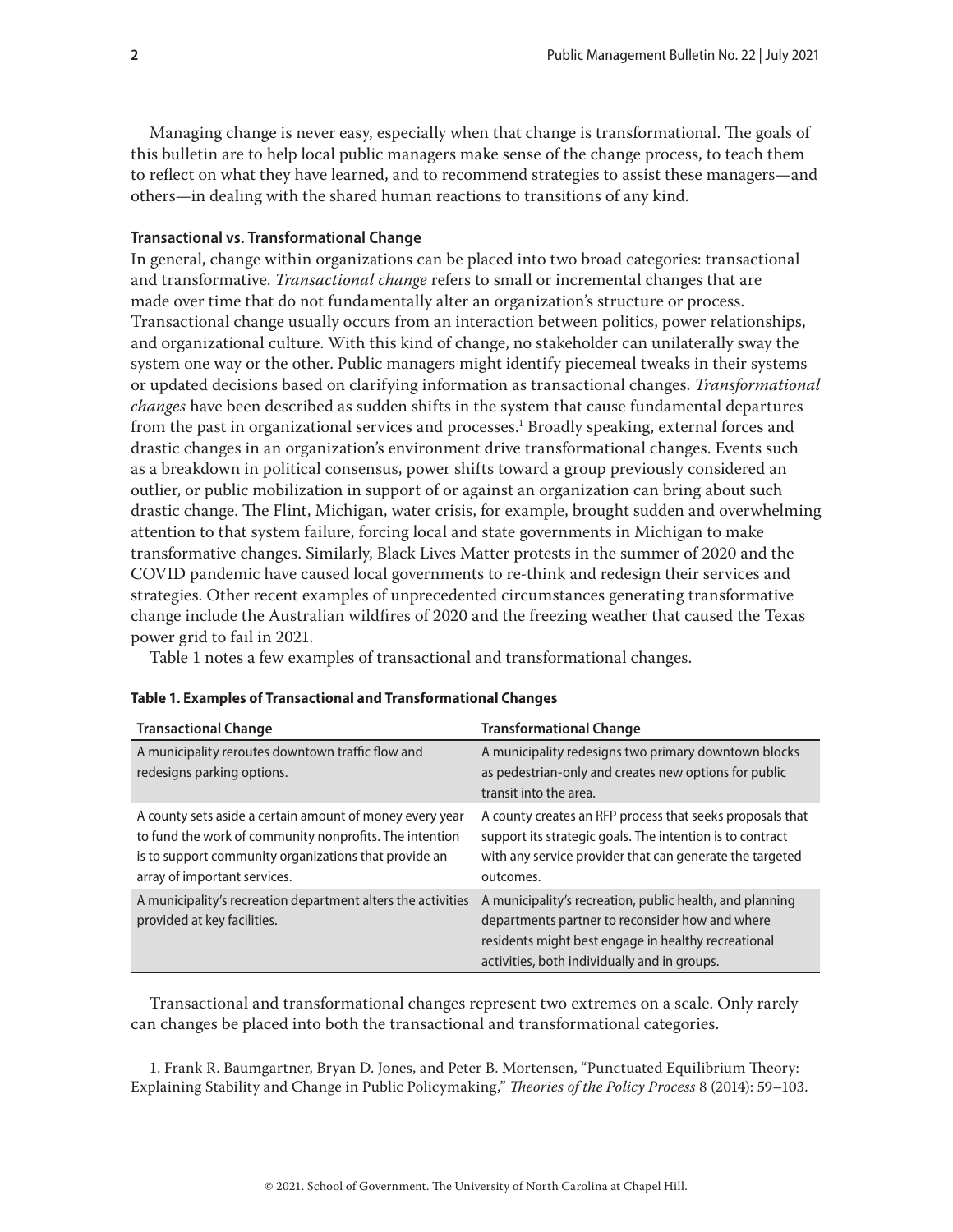## <span id="page-2-0"></span>**Management Reactions to Change**

#### **Reactions to Change at the Individual Level**

When initiating a change process, leaders who know their teams well can probably anticipate who will be excited about, resistant to, or cautiously supportive of the effort. We are more likely to embrace changes we create ourselves rather than changes that are imposed on us by others. Let us put the issue of the origin or content of a change aside for a moment and consider how through either natural tendencies or learned behaviors—we as individuals might be hard-wired to respond to change.

One helpful tool for assessing our aptitude for managing change is the Change Style Indicator developed by Christopher Musselwhite and Robyn Ingram (see Figure 1). This assessment presents a continuum of reaction to change, categorized by three profiles: The Conserver, the Pragmatist, and the Originator. (Refer to Table 2 for a comparison of the contributions and leadership traits associated with each profile type.).



#### **Figure 1. Change Style Indicator**

*Source*: Christopher W. Musselwhite and Robyn D. Ingraham, 2003.

No one of these change profiles is "better" than the other. Each has unique characteristics to bring to the change process. In a worst-case scenario, they annoy or counteract each other. However, an ideal change-management team includes all these profiles and knows how to make the most of each one's strengths.

Managers need to honestly assess their proactive and reactive planning capacity, then build a team with complementary skills. Change-style indicators not only inform how a public manager responds to change, but they can also inform how a manager anticipates and prepares for change. Not surprisingly, *Originators* are the profile type most likely to take a long-term view and enthusiastically engage in transformative change. *Pragmatists* will ensure that the team considers multiple perspectives and the functionality of changes. They are in positions to identify any emerging need for change because they are sensitive to both how people interact with others and to the content of their work. *Conservers* will ensure that the team considers the complete inventory of existing resources and processes. While they are adept at considering how the historical context applies to current conditions, they might find it challenging to incorporate truly transformational concepts into their thinking.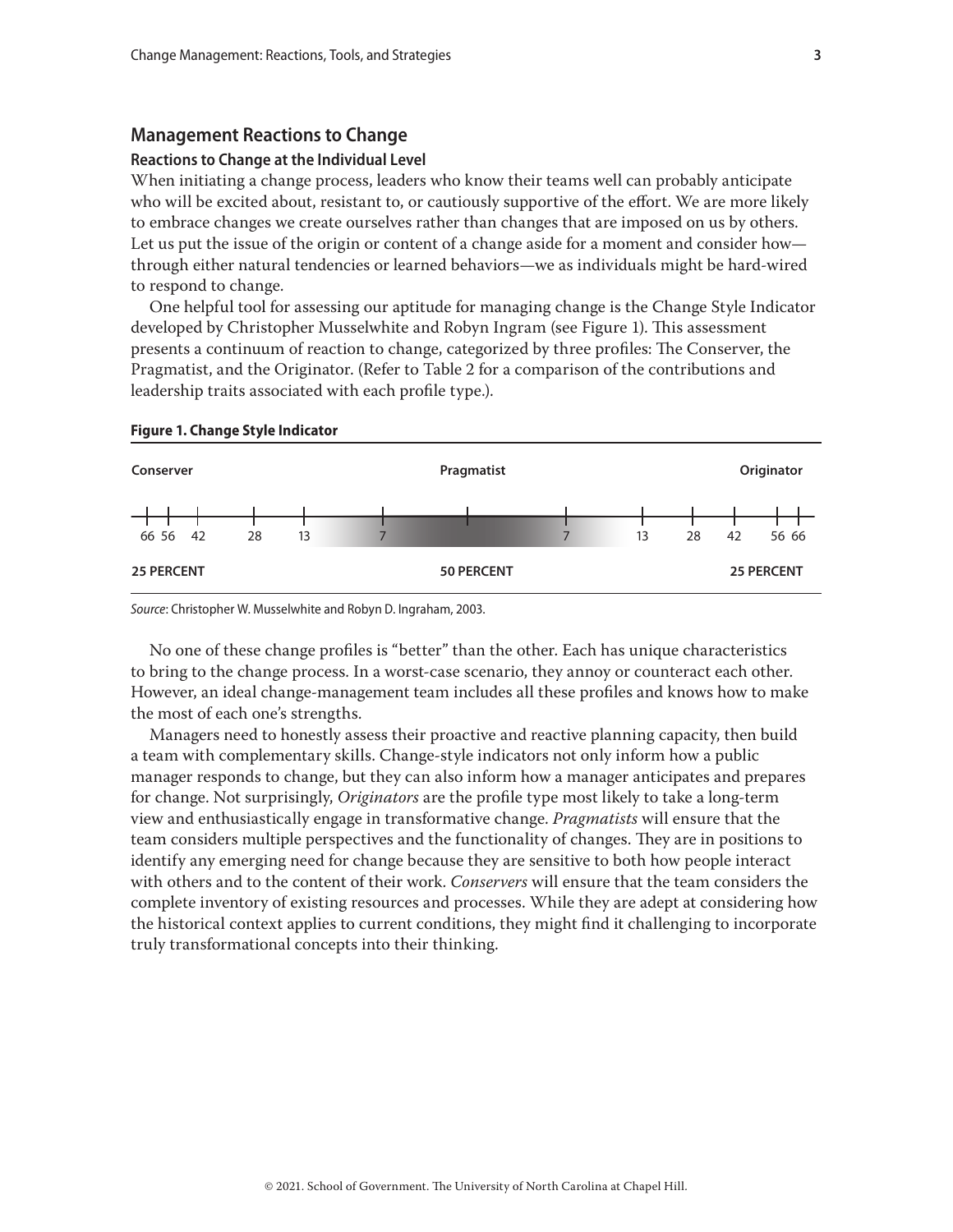|                                                  | <b>Conservers</b><br>Accept the paradigm and prefer<br>incremental change                                                                                                                                                                                                                                                                  | <b>Pragmatists</b><br><b>Explore the paradigm and</b><br>prefer functional change                                                                                                                                                                                                                                                                                 | <b>Originators</b><br>Challenge the paradigm and<br>prefer expansive change                                                                                                                                                                                                                                                                                                                                          |
|--------------------------------------------------|--------------------------------------------------------------------------------------------------------------------------------------------------------------------------------------------------------------------------------------------------------------------------------------------------------------------------------------------|-------------------------------------------------------------------------------------------------------------------------------------------------------------------------------------------------------------------------------------------------------------------------------------------------------------------------------------------------------------------|----------------------------------------------------------------------------------------------------------------------------------------------------------------------------------------------------------------------------------------------------------------------------------------------------------------------------------------------------------------------------------------------------------------------|
| Contribute by:                                   | • Getting things done on<br>schedule<br>• Working within the structure<br>• Following through and<br>managing day-to-day routines<br>• Respecting rules and authority                                                                                                                                                                      | • Addressing issues as they arise<br>· Getting stuff done in spite of<br>the structure<br>• Organizing people around a<br>purpose<br>• Using practical approaches<br>• Having a short- and long-term<br>view                                                                                                                                                      | • Understanding complex<br>problems<br>• Focusing on the system as a<br>whole<br>• Supporting and encouraging<br>risk-taking<br>• Providing future-oriented<br>insights and vision<br>• Serving as catalysts for change                                                                                                                                                                                              |
| Lead by:                                         | • Modeling stable and consistent • Facilitating problem-solving<br>behavior<br>• Rewarding others for getting<br>the job done<br>• Expecting agreements and<br>rules to be followed<br>• Attending to practical<br>organizational needs                                                                                                    | among people<br>• Using experience to solve<br>current problems<br>• Building cooperation rather<br>than expecting it<br>• Working cooperatively<br>• Encouraging congruence<br>between values and actions                                                                                                                                                        | • Providing long-range vision<br>and taking on unique roles<br>• Conceptualizing and building<br>new models<br>• Creating energy and<br>enthusiasm at the start<br>• Managing more than one task<br>at once<br>• Catalyzing systemic changes                                                                                                                                                                         |
| <b>Characteristics</b><br>when facing<br>change: | • Generally appear deliberate,<br>disciplined, and organized<br>• Prefer change that maintains<br>current structure<br>• Enjoy predictability and may<br>operate from conventional<br>assumptions<br>• May appear cautious and<br>inflexible<br>• May focus on details and the<br>routine<br>• Honor tradition and<br>established practice | • May appear practical,<br>agreeable, and flexible<br>• Prefer change that emphasizes<br>workable outcomes<br>• Are more focused on results<br>than structure<br>• Operate as mediators and<br>catalysts for understanding<br>• Are open to both sides of an<br>argument<br>• May take more of a middle-of-<br>the-road approach and appear<br>more team-oriented | • May appear unorganized,<br>undisciplined, unconventional,<br>and spontaneous<br>• Prefer change that challenges<br>current structure<br>• Will likely challenge accepted<br>assumptions<br>• Enjoy risk and uncertainty<br>• May be impractical and miss<br>important details<br>• May appear as visionary and<br>systemic in their thinking<br>• Can treat accepted policies and<br>procedures with little regard |

# **Table 2. Change-Style Indicators, by Profile Type**

*Source*: Christopher W. Musselwhite.

As an example of using self-awareness to inform change-management processes, Mary Furtado, Deputy County Manager of Catawba County, NC, describes her tendencies and leadership strategies this way:

I'm a change junkie. I get an adrenaline rush from trying something new, mixing up the status quo, thinking outside the box. I've had to learn that not everyone is wired like me, though. The most impactful lesson I've learned about managing change is that it's important to "honor the past" (or what came before us) as part of the pathway to moving forward towards a change. In trying something new, be careful not to make everything that came beforehand wrong—acknowledge its importance as foundational for setting the table to move forward. Failing to honor the past naturally creates lots of detractors.

Feeling overlooked can generate a negative reaction from any of us. Furtado's strategy bears witness to and respects the effort that provided the foundation from which the current change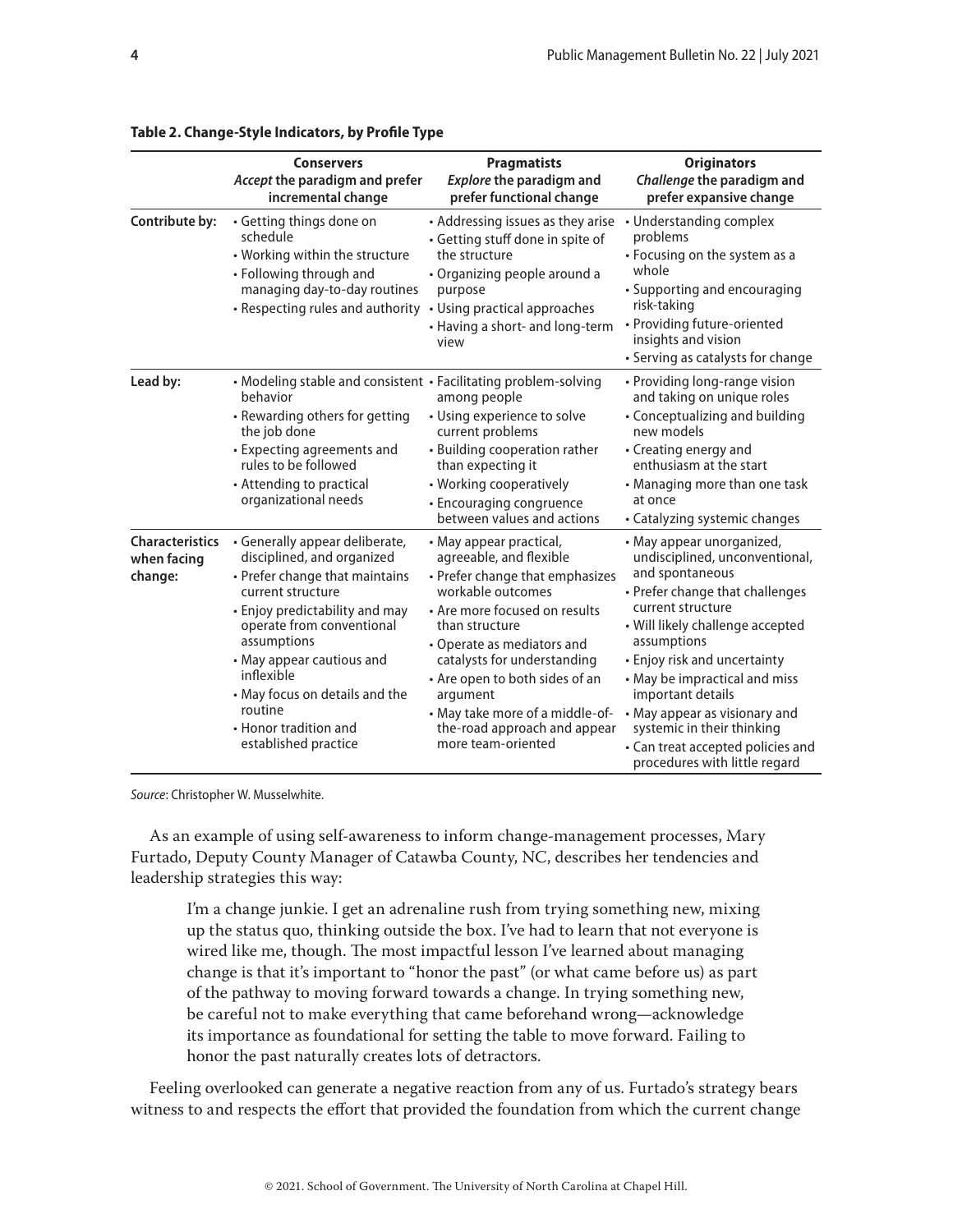<span id="page-4-0"></span>process is launched and, hopefully, increases the likelihood that reactions will focus on the substance of the forward movement.

#### *Strategies to Consider*

First, at a minimum, assess where you land on the continuum set out in the Change Style Indicator so that you can assess which skills you might need to develop in yourself and which you may have to find in others. If you are interested in having your team take the Change Style Indicator assessment and want to have a facilitated conversation about the results and implications, contact Lydian Altman at the School of Government Center for Public Leadership. Second, if you prefer to consider your collective tendencies informally, consider having your team read one or more of the many available articles or books about change-style indicators.

#### **Reactions to Change at the Relationship Level**

Imagine that a county government plans to build a new facility that will co-house several departments that are currently scattered in separate places around the community. There will be reactions to the change process that are purely personal, such as *How will this change affect my commute? How will it affect my office?* However, other reactions might originate within work teams or departments, generating competition for resources or dominant values.

The "Eight Causes of Conflict" cited by psychologists Art Bell and Brett Hart can help name these causes of workplace tension.<sup>2</sup> We will use the scenario of county departments being consolidated into a new facility to illustrate each source of conflict.

- **Conflicting Resources.** All county departments will need access to certain resources, such as office supplies and meeting rooms, to do their work well. Conflict might arise if more than one workgroup needs access to a particular resource at the same time or if one workgroup wants that resource to be designed in a way that would not serve the interests of another.
- **Conflicting Styles.** Staff members work differently, according to their individual needs, personalities, and professional cultures. When working styles clash, conflict can often occur. Note that these styles are identified by the Change Style Indicator model discussed earlier.
- **Conflicting Perceptions.** Staff members view the world differently, based partly on the purposes and functions of their work. Different departments might hold justifiably different opinions about critical issues such as public access and security, for example. Not everyone in an organization possesses the same information, and a staff member in one department might be uninformed about critical concerns held by those in other departments.
- **Conflicting Goals.** Again, county departments might share some collective goals but also have different individual goals. Attempting to reconcile the differences can generate agreement, such as by working through the tensions that arise between the competing interests of providing consistent responses across the organization versus allowing flexibility based on circumstances.
- **Conflicting Pressures.** No matter the type of change process underway, we often must depend on the contributions of our colleagues to accomplish our collective work goals. The workflow for many co-workers can be negatively affected if one person is unable to meet deadlines. Conflicting pressures can involve the timing or quality of task completion.

<sup>2.</sup> Art Bell, *Six Ways to Resolve Workplace Conflicts* (San Francisco: University of San Francisco, 2002); Brett Hart, *Conflict in the Workplace* (Behavioral Consultants, P.C., 2009).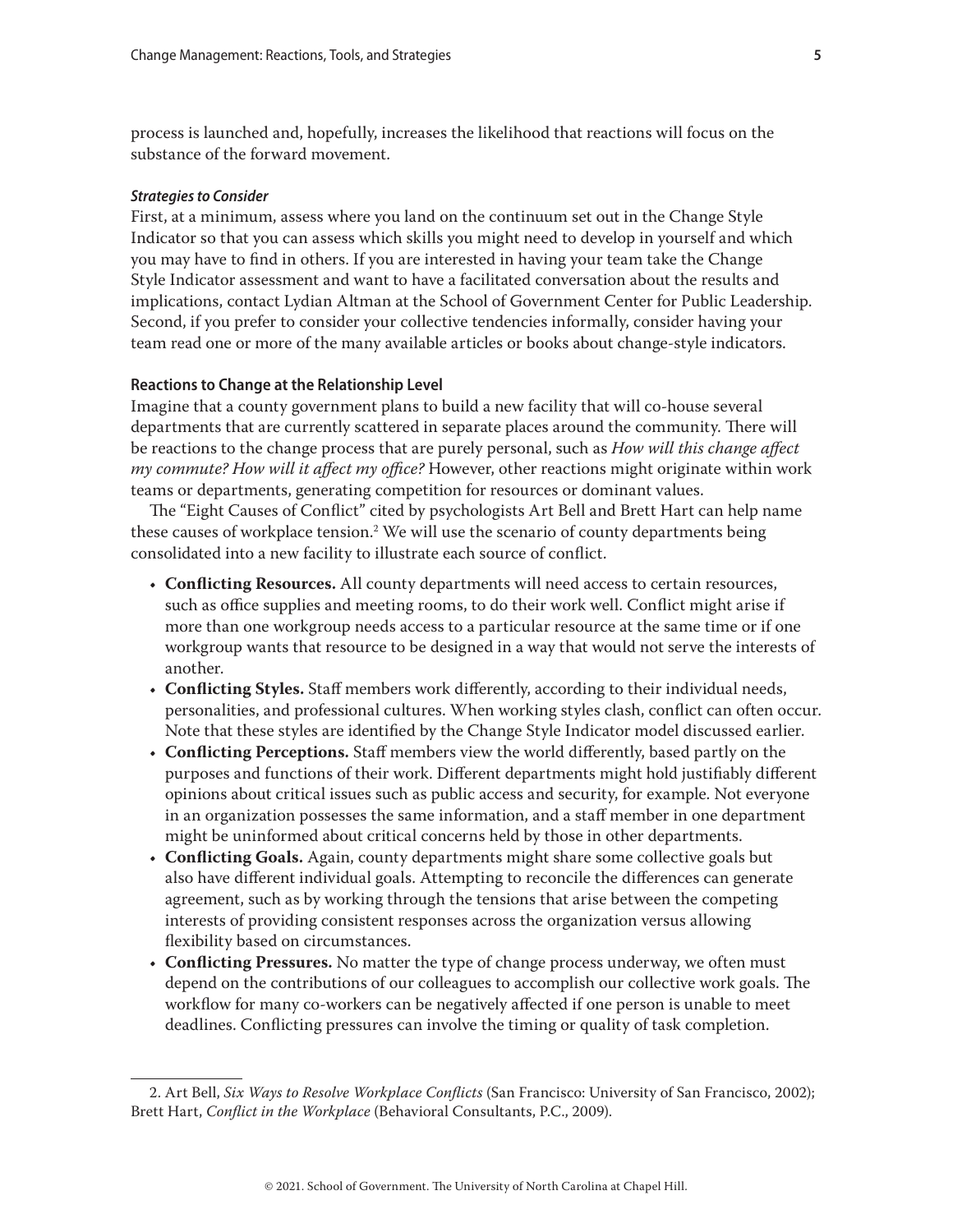- **Conflicting Roles.** Roles within an organization that overlap or intersect benefit from advance clarification. In this newly consolidated county building, who is responsible for fixing the jammed copiers on each floor? Which department takes priority when reserving the facility's meeting rooms? Conflict can arise as the county tries to consolidate support services that were formerly siloed. When one steps into someone else's "territory," conflict and power struggles can occur.
- **Different Personal Values.** Decisions related to behaviors (the manner in which confidential information is stored or shared in an organization, for instance) and indirect decisions related to physical space can involve nuanced, ethical decision making. In the new county building, decisions related to the design of workspaces, for example, might bring competing values to the surface, generating competition among departments and/or staff members.
- **Unpredictable Policies.** If rules and policies affecting the process for or content of change are not communicated clearly and upheld consistently, confusion and conflict can occur. Any disparity in treatment can also become a source of friction.

Lee Bolman and Terrence Deal provide another helpful tool for diagnosing reactions to change processes in an exhibit in their book *Reframing Organizations* that they title "Sources of Ambiguity."3 The authors offer statements describing different dilemmas and then list the conditions that led to the statements. While some of Bolman's and Deal's points parallel points made in the Bell and Hart model discussed above, a slight variance in the way they frame the issues might lighten the discussion by shifting away from "conflict" and toward "ambiguity."

- **We are not sure what the problem is.** Definitions of the problem are vague or competing, and any given problem is intertwined with other messy problems.
- **We are not sure what is really happening.** Information is incomplete, ambiguous, and unreliable, and people disagree when interpreting the available information.
- **We are not sure what we want.** There are multiple goals that are unclear or conflicting. Different people want different things, leading to political and emotional conflict.
- **We do not have the resources we need.** Shortages of time, attention, or money make a demanding situation even more chaotic.
- **We are not sure who is supposed to do what.** Roles are unclear, there is disagreement about who is responsible for what, and things keep shifting as players come and go.
- **We are not sure how to get what we want.** Even if individuals agree on what they want, they are not sure (or they disagree) about how to make it happen.
- **We are not sure how to determine if we have succeeded.** Individuals are unsure what criteria to use to evaluate success. Or, if they do know the criteria, they are not sure how to measure them.

Eric Peterson, Town Manager of Hillsborough, NC, sums up his philosophy of managing change:

It's hard to go wrong with the mantra of "slower is faster" when it comes to considering any type of change within an organization, even adjustments that appear to be relatively minor. Taking the extra time to get feedback and

<sup>3.</sup> Lee G. Bolman and Terrence E. Deal, *Reframing Organizations: Artistry, Choice, and Leadership*, 3rd ed. (San Francisco: Jossey-Bass, 2003), 27 (Exhibit 2.1, "Sources of Ambiguity").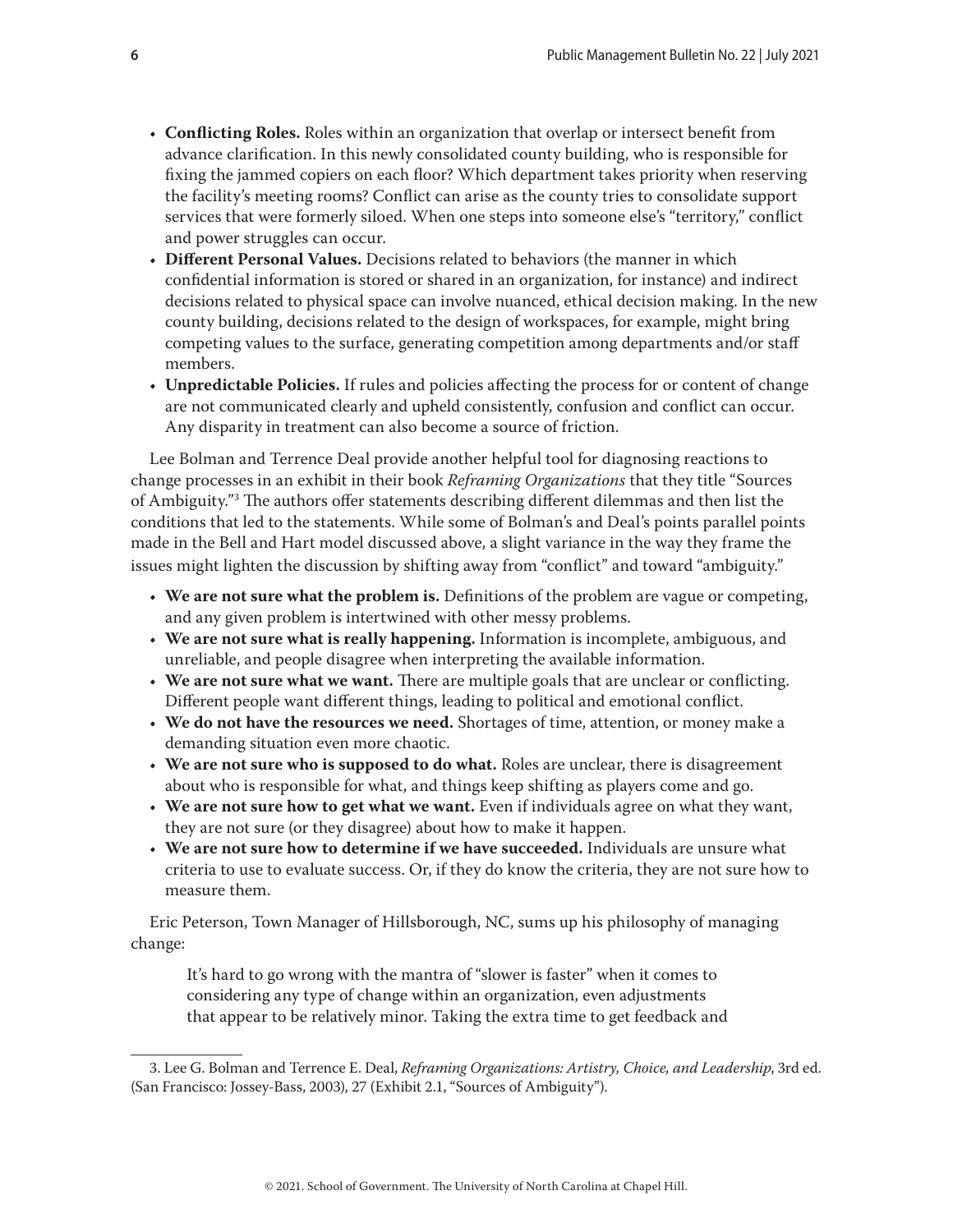<span id="page-6-0"></span>engage with stakeholders allows those most affected by an issue to influence the outcome. Adding more experiences and vantage points to the problem-solving process increases the probability of designing a better solution and avoiding unforeseen pitfalls. Most importantly, buy-in, understanding, and flexibility naturally occur since the team becomes part of the response. It seems that each time I try to shortcut the "slower is faster" approach it creates more work, stress, and confusion that inevitability takes more time to correct. Going slower by using an inclusive process allows the sources of ambiguity or causes of conflict to surface.

#### *Strategies to Consider*

First, at a minimum, use one of the models discussed above to identify the challenges that you think are present in the situation at hand. Frame your language to express the challenges neutrally, rather than employing phrases that employees might receive as stereotypical or dismissive based on personality or profession.

Another strategy would be to use one of these models as the framework for small-group discussions, asking questions such as.

- Which concerns appear to be present in this situation?
- What information can we clarify or share now to address these concerns?
- What should we do to address any remaining concerns?

#### **Assessing Perceptions about the Change**

Stephen Covey trained the modern world to manage time by using the metaphor of filling a jar with rocks of varied sizes.4 The bigger rocks symbolized more time-consuming tasks. Covey demonstrated that by putting the biggest rocks in the jar first, followed by the smaller rocks, he eventually put a greater number of rocks in the jar. In other words, he used his time strategically to achieve a greater number of tasks.

We can use a concept similar to Covey's to identify decisions that are likely to require additional or different attention from organizational leaders. These "big rock" decisions might warrant more specialized expertise, expanded staff input, extensive financial resources, or multidisciplinary planning, for example. They also might generate more negative reactions should the leader underestimate the reactions the change might generate.

What elevates an issue to "big rock" status?<sup>5</sup> Chances are that in answering this question experienced decision makers will be able to think of countless examples and have many stories to tell of underestimating a seemingly "simple" decision that ultimately polarized their organizations or generated adverse reactions.

<sup>4.</sup> For a YouTube video of Stephen Covey demonstrating this time-management strategy, see [https://www.youtube.com/watch?v=zV3gMTOEWt8.](https://www.youtube.com/watch?v=zV3gMTOEWt8)

<sup>5.</sup> The material in this section is drawn from a School of Government blog post. See Margaret Henderson, "Making 'Big Rock' Decisions," *Public Leadership Blog* (Feb. 15, 2015), <https://leadership.sog.unc.edu/making-big-rock-decisions/>.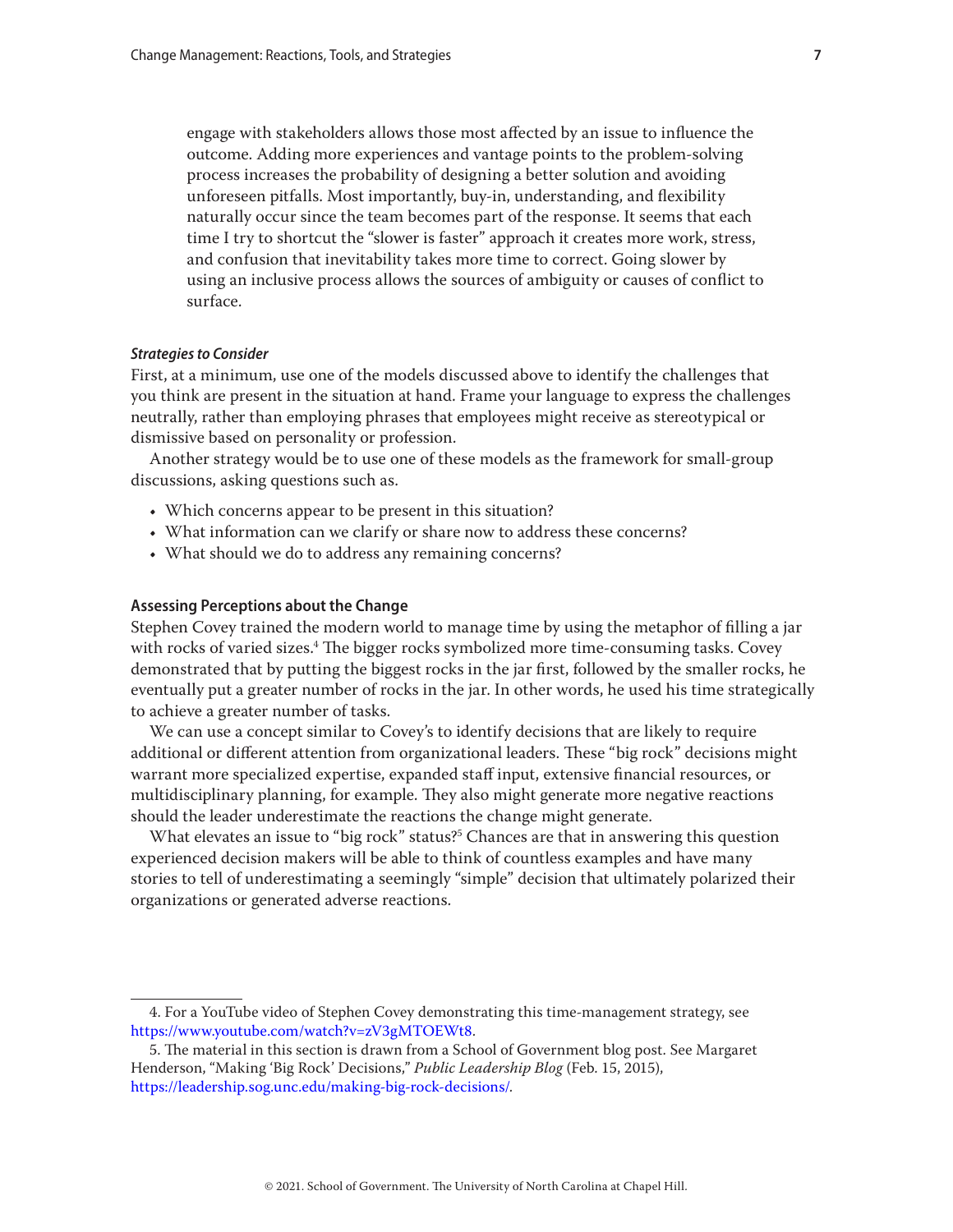A "big rock" issue has one or more of the seven features listed below. Next to each we have provided an organizational example.

- **It impacts many people** (most decisions related to payroll and human resource processes).
- **It involves a significant investment of financial resources** (how to prioritize and sequence the proactive replacement of aging infrastructure across departments).
- **It is a "fork-in-the-road" decision** (whether to consolidate county human service departments).
- **It impacts a small number of people, but in a big way** (whether to strategically eliminate a few staff positions or programs to balance the budget instead of asking all departments to make cuts of the same percentage).
- **It involves functions that support the community** (whether to redefine the success of programs in terms of community impact rather than service outputs).
- **It involves behaviors/things we can influence** (whether to encourage life-long learning, exercise, and wellness through new human resource benefits).
- **It is highly visible or symbolic** (whether to remove a Confederate statue from a public setting).

Terra Greene, City Manager of Lexington, NC, led her city through the process of removing a Confederate statue, which generated different reactions among city staff as well as within the community. She relied on "healthy pre-established deposits of mutual respect, trust, and relationship building" when that polarizing issue "required withdrawals (perceived or otherwise) from that bank of trust." Greene notes that both staff and community members deserve equal facetime from leadership to enable informed decisions and ensure forward momentum despite an encumbered pathway. "Take note staff was listed first, as they are the dedicated public servants [who] need a solid leadership connection to remain committed and motivated." Greene did not attempt to change political views. Instead, she reinforced a mutual respect for all co-workers and community members and emphasized her support for staff members who were directly involved with the change process. "Genuine servant leadership attributes are critical during change-management crises . . . . [A]fter a polarizing event, a leader should not underestimate the length of time required to rebuild deposits of mutual respect, trust, and relationships and [must] be willing to accept that some will be lost forever."6

Finally, Green advises managers to maintain consistent and detailed documentation of the change process, particularly if legal action could be initiated later.

The "big rock" features list above serves as a guide as to when decision makers might want to exercise greater caution as they act strategically to minimize or, hopefully, avoid surprises and adverse community reactions.

"Big rock" issues can generate diverse opinions about the right way for an organization to move forward. Mary Furtado, Deputy County Manager in Catawba County, NC, provides this advice about surfacing the full range of concerns that exist around a given change:

Any change worth pursuing is going to be met with a wide range of attitudes and reactions. When I put one on the table for consideration within my team, I have a few hard and fast rules I adhere to. First, I tell them what's non-negotiable or fixed, as a way of managing everyone's expectations and not wasting energy

<sup>6.</sup> All quotations from Greene are from an email exchange she had with the authors on June 5, 2021.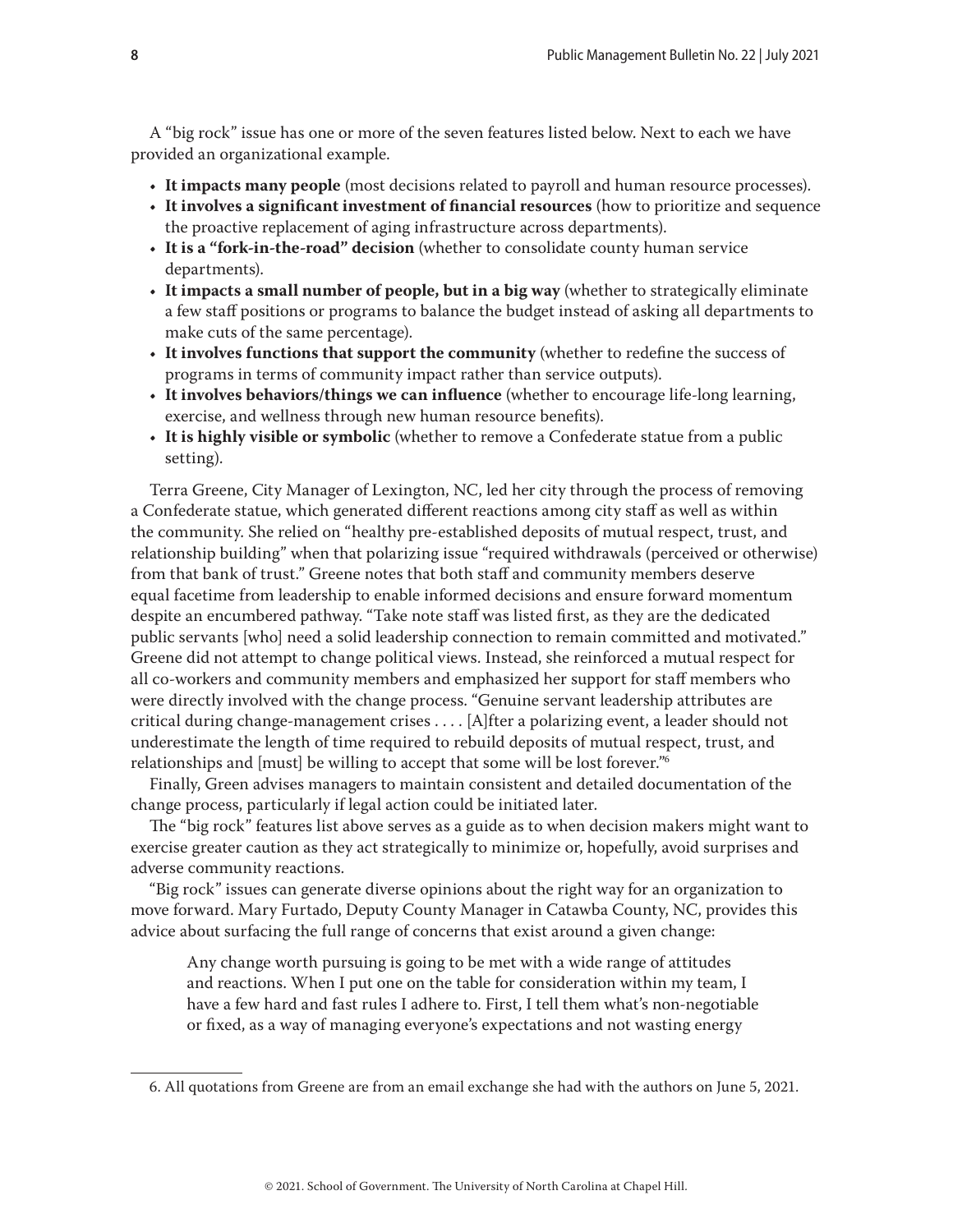<span id="page-8-0"></span>on parts of the plan that aren't up for debate. Next, I solicit the problems people see with the proposed change, and I thank them for mapping out the landmines and associated recovery and mitigation plans we might encounter as we move to implement the change. Third, I let the team know that smart people make changes if something isn't working. This takes the form of, "We're moving forward with our best-planned approach to implementing this change. If it doesn't work perfectly, we will adapt. This isn't our only chance to get it right."

# **"[S]mart people make changes if something isn't working." — Mary Furtado,** Deputy County Manager, Catawba County

#### *Strategies to Consider*

If a decision before you involves a "big rock," slow down the process for receiving, considering, and sharing information. Expand the communication strategies for practicing transparency. Create unique opportunities for informing all stakeholders within your organization about the proposed change and for receiving input in return. Collect and consider the hard data while still respecting the personal stories attached to the decision. Proactively identifying and respecting the demands of "big rock" decisions can offer strategic benefits, even if doing so requires more time and/or effort in the short run.

## **Mitigating Employee Resistance toward Change**

We now turn our attention to the matter of employee resistance, which can be a challenge for public managers faced with implementing change. Such resistance could take the form of cynicism, which is a harmful and destructive feeling toward change characterized by frustration and disillusionment.7 Cynicism toward change occurs from a "real loss of faith in the leaders of change and is a response to a history of change attempts that are not entirely or clearly successful."8 Unlike skeptics, cynics are not willing to be convinced about the success of a proposed reform and may even dispute the motives behind change efforts. They are mistrustful of the reform and unwilling to take any risk toward its implementation.<sup>9</sup>

In some cases, cynicism occurs when change is symbolic or is imposed by external stakeholders and/or higher levels of government without consideration of employee opinions. This type of behavior leads to a compliance mentality, as affected employees see the change as

<sup>7.</sup> Lynne M. Andersson, "Employee Cynicism: An Examination Using a Contract Violation Framework," *Human Relations* 49(11) (1996): 1398.

<sup>8.</sup> Arnon E. Reichers, John P. Wanous, and James T. Austin, "Understanding and Managing Cynicism about Organizational Change," *The Academy of Management Executive* 11(1) (1997): 48.

<sup>9.</sup> David J. Stanley, John P. Meyer, and Laryssa Topolnytsky, "Employee Cynicism and Resistance to Organizational Change," *Journal of Business and Psychology* 19(4) (2005): 429–59.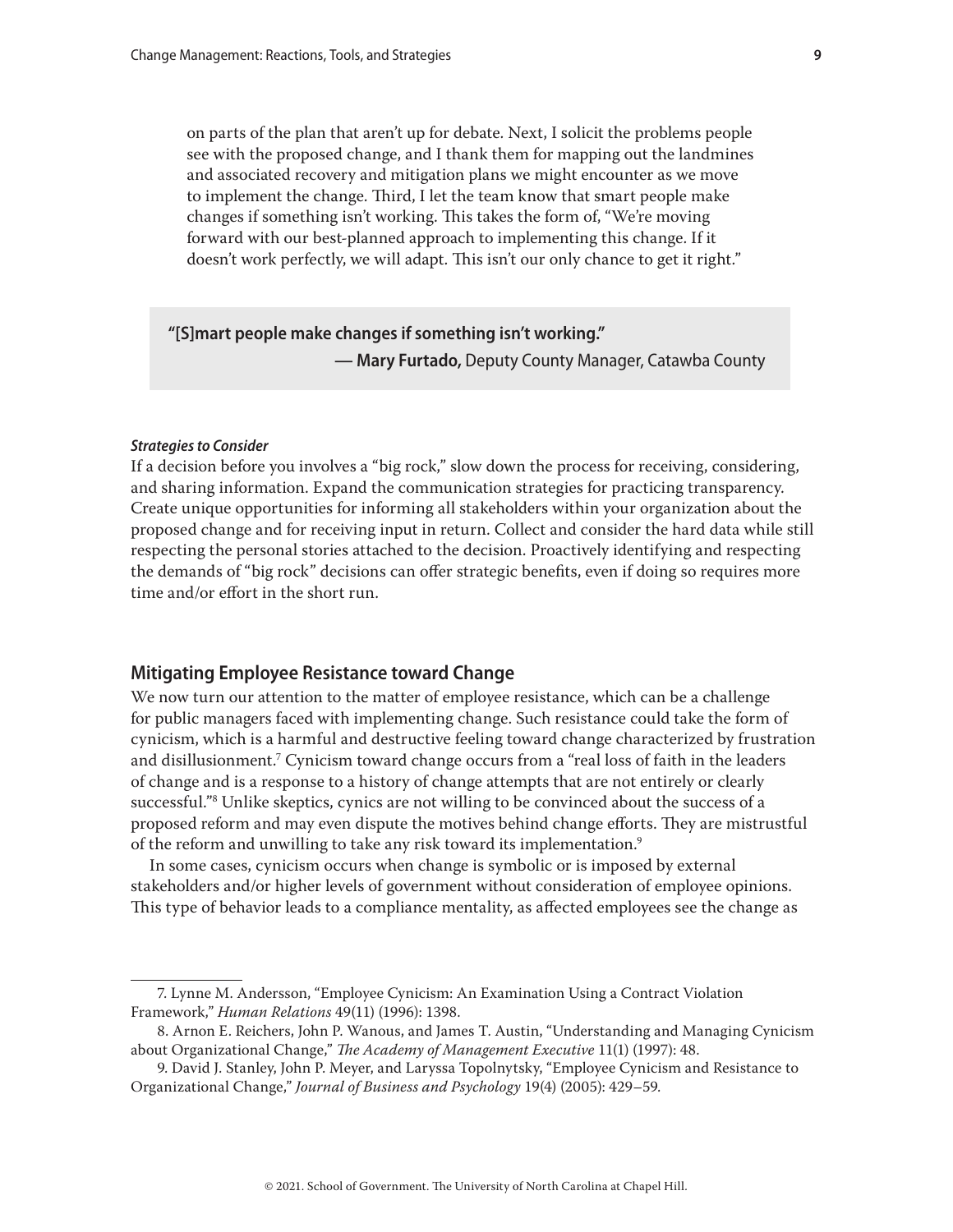a public relations feat rather than a tool to bring real change to the organization.10 Change that increases the responsibility placed on employees while maintaining (or decreasing) resources also causes cynicism to grow in an organization.11 Cynicism toward change in public employees is often exacerbated by the fact that change efforts in local governments run in a cyclical process (centralization versus deregulation) and seldom show clear and complete success.12 In such cases, cynicism could become a self-fulfilling prophecy when cynical employees do not exert effort in implementing change, leading to a failure of the effort, which begets more cynicism toward future reforms.<sup>13</sup>

For practical advice from Angel Wright-Lanier, Assistant County Manager in Cumberland County, NC, about engaging employees in change processes, see Appendix A.

The next section of this bulletin sets out various strategies that public managers can apply to reduce resistance to change within their organizations. These strategies are based on the work of Alexander Kroll and Obed Pasha.14

- **Adequate Resources.** The first strategy for dealing with employee resistance is to ensure that the change effort is backed by the resources necessary to bring about the desired transition. Showing that sufficient resources are available will encourage understanding regarding the importance of the change effort, even among the most cynical employees. Employees will also be more likely to trust the change effort and less likely to consider it burdensome when they know resources will not be limited.
- **Political Commitment.** Support from elected officials is an essential factor in gaining trust among public employees. Employees understand that the political leadership of their local government controls the budget and oversees accountability and that, as a result, doing well on a change effort backed by elected officials could result in better professional payoffs. Political support toward change could also ensure administrative continuity and the autonomy of the change process.
- **Champions of the Change Process.** Change-management literature underscores the role of individuals within an organization who are willing to lead the change process. The most effective change champions get personally involved in change efforts, take ownership of the process and its impacts, and provide enthusiastic support for the process. These champions play a vital role in engaging with employees daily to develop a critical mass in support of the change. They may select the right people to work on the change process, share success stories from other organizations, and convince employees about the urgency and benefits of the reform.
- **Familiarity and Experience with the Change.** Exposure to change is essential to convert employee resistance to change into commitment. Employees with greater information

<sup>10.</sup> Beryl Radin and Joshua Chanin, *Federal Government Reorganization: A Policy and Management Perspective* (Boston: Jones and Bartlett Publishers, 2009).

<sup>11.</sup> Montgomery Van Wart, "Administrative Leadership Theory: A Reassessment After 10 Years," *Public Administration* 91(3) (2013): 521–43.

<sup>12.</sup> Larry R. Jones and Donald F. Kettl, "Assessing Public Management Reform in an International Context," *International Public Management Review* 4(1) (2003): 1–19.

<sup>13.</sup> John P. Wanous, Arnon E. Reichers, and James T. Austin, "Cynicism about Organizational Change Measurement, Antecedents, and Correlates," *Group & Organization Management* 25(2) (2000): 132–53.

<sup>14.</sup> See Alexander Kroll and Obed Pasha, "Managing Change and Mitigating Reform Cynicism," *Public Money & Management* (2019): 1–9.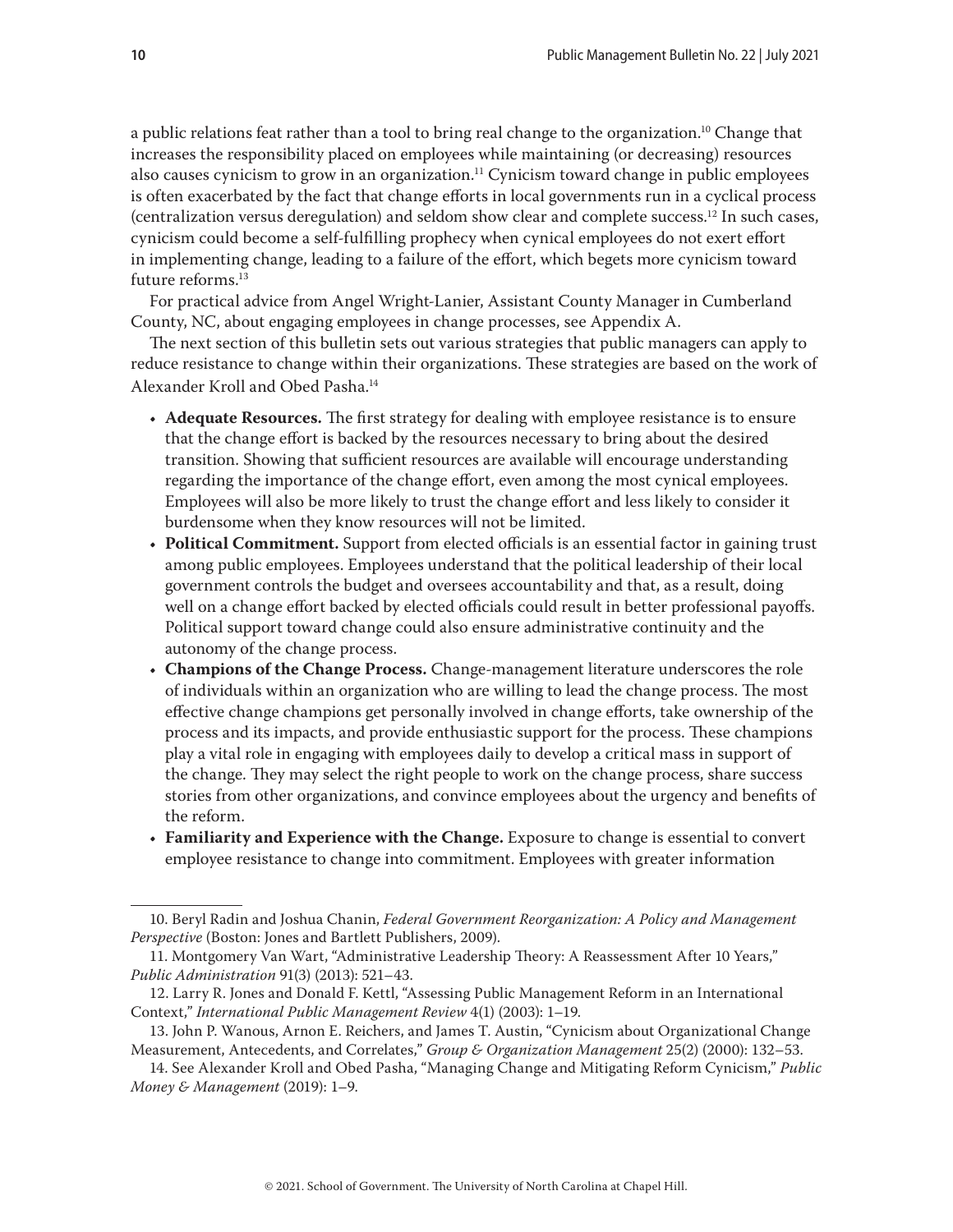<span id="page-10-0"></span>about processes, goals, and expectations regarding change are more likely to support it. Such employees are also more likely to develop a realistic understanding regarding what the change effort might achieve, thereby reducing the perceived threats and anxiety due to incomplete and speculative information.

• **Open Informational Meetings.** Managers should schedule open meetings to discuss and examine available information pertaining to the proposed change and should then formulate subsequent actions collectively, not in isolation.15 Such forums should be formalized, occur regularly, encourage dialogue between key actors, include data, and focus on improving the organization. If not thoughtfully designed, however, these forums could also serve to intensify negative employee experiences and frustration, particularly if they are used to amplify directives instead of to listen to employees or if the meetings are allowed to proceed without direction.

#### *Strategies to Consider*

To mitigate reform cynicism among middle managers—who will need to play an essential role in implementing organizational change—we suggest the following. First, allocate resources wisely. The most cost-effective way to spend scarce resources is to invest in reform-specific capacities, such as by creating support units that help managers and employees develop new skills for the upcoming change. Second, seek out political support. This type of support is vital to getting middle managers to buy in—it has signalling and trickle-down effects that help create commitment. Third, recognize that while information-sharing and knowledge creation around the proposed reform is necessary, learning forums (and related reflection routines) may reinforce cynicism if they are focused only on talk and not on action.

# **Concluding Remarks**

Change management is one of the most important and valuable skills for public managers. Every day, local governments in North Carolina cope with changing demographics, public values, and turnover in elected leadership. Extraordinary events such as the Great Recession, Black Lives Matter movement protests, and the COVID pandemic further exacerbate the need to bring transformational changes to organizations.

We recommend that managers not respond passively to proposed reforms by allowing their organizations to drift into the future without a clear direction during change. Some managers might be inherently reactive, preferring to make decisions as needed in response to current events rather than to plan proactively to deal with foundational challenges. Passive reactors, however, might become paralyzed in the face of change, unable to carry out strategic decisionmaking. One example of a passive reaction involves rescuing people in the aftermath of heavy rain. In such a scenario, a reactive manager would repeatedly rescue people from affected homes and close off flooded streets near the local river. The transformational change required in this situation is to redesign infrastructure to better manage a high volume of rain. A manager reacting proactively would handle the crisis by considering the foundational changes necessary to prevent the flooding from happening in the first place.

<sup>15.</sup> Donald P. Moynihan and Noel Landuyt, "How Do Public Organizations Learn? Bridging Cultural and Structural Perspectives," *Public Administration Review* 69(6) (2009): 1097–1105.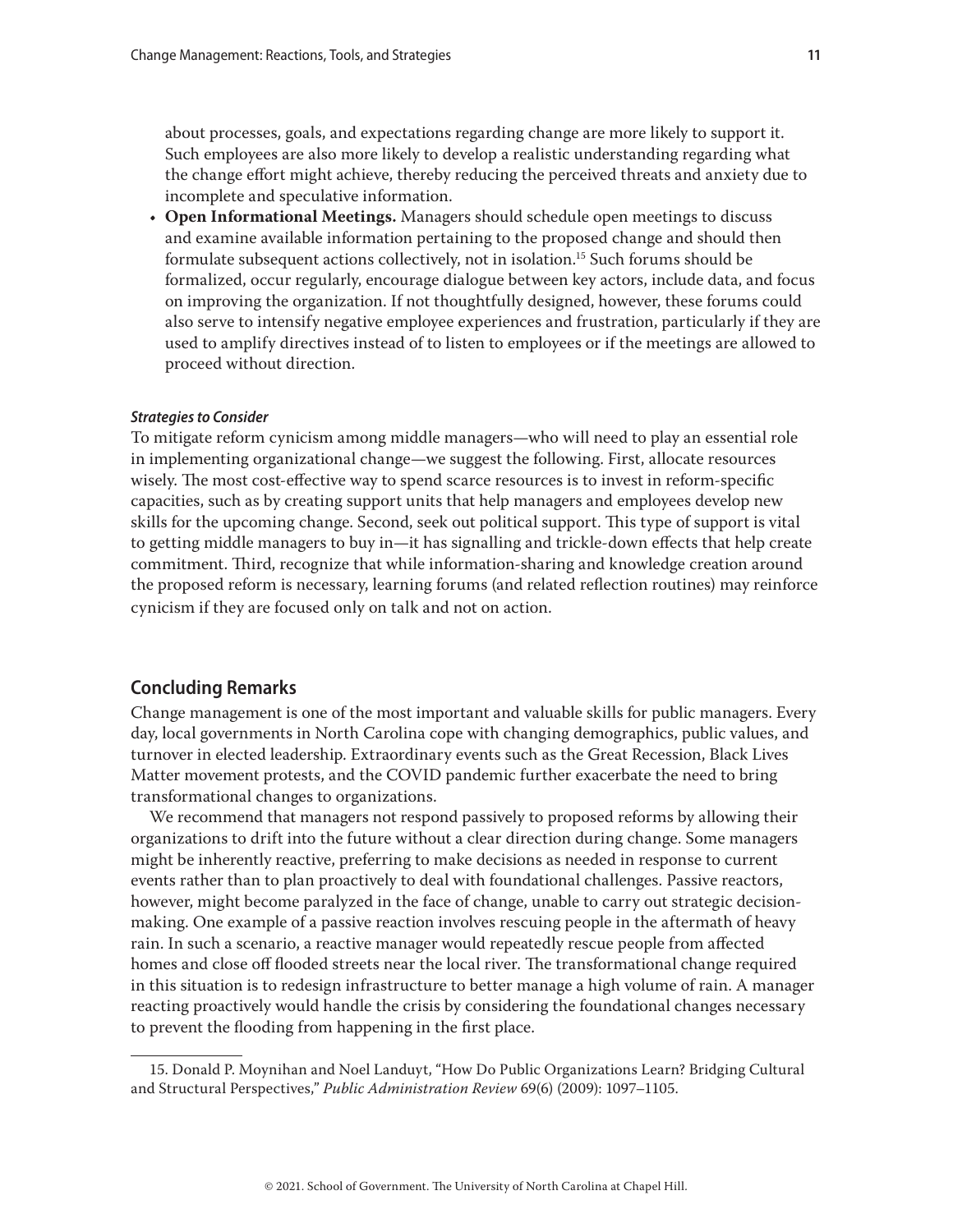<span id="page-11-0"></span>A different kind of passive reaction might happen when a manager fails to address the need for change in an organization. External stakeholders or political leadership might step in to make decisions for the organization, and the organizational leadership would have to comply with the external directive. A poorly performing school that gets taken over by the state exemplifies the results of this type of passive reaction.

Government leaders are facing increasing pressure to deliver more and better services with fewer resources while at the same time experiencing changing public expectations and technological advancements, compelling these leaders to consider internal and external changes to their organizations to better serve citizens. We hope managers will find the strategies we have laid out in this bulletin helpful when dealing with change.

We conclude our discussion on managing change with the following expert advice from Angel Wright-Lanier, Assistant County Manager, Cumberland County, NC.

- 1. Announce the change initiative.
- 2. Invite stakeholders (both supporters and naysayers) to the table.
- 3. Keep stakeholders updated regularly throughout the change process.
- 4. Listen to ALL feedback—it will help your process in the end.
- 5. When rolling out your new change, always hold training sessions, especially if you're changing a policy. There is nothing worse than assuming people will read something. I have always believed it was my responsibility to explain the change.

# **Other References**

Bolman, Lee G., and Terrence E. Deal. 1984. *Modern Approaches to Understanding and Managing Organizations*. San Francisco: Jossey-Bass.

- Covey, Stephen R. 2013. *The 8th Habit: From Effectiveness to Greatness*. New York: Simon and Schuster.
- Musselwhite, W. Christopher, and Robyn D. Ingram. 1998. *Change Style Indicator: Facilitator's Guide*. Jossey-Bass/Pfeiffer.